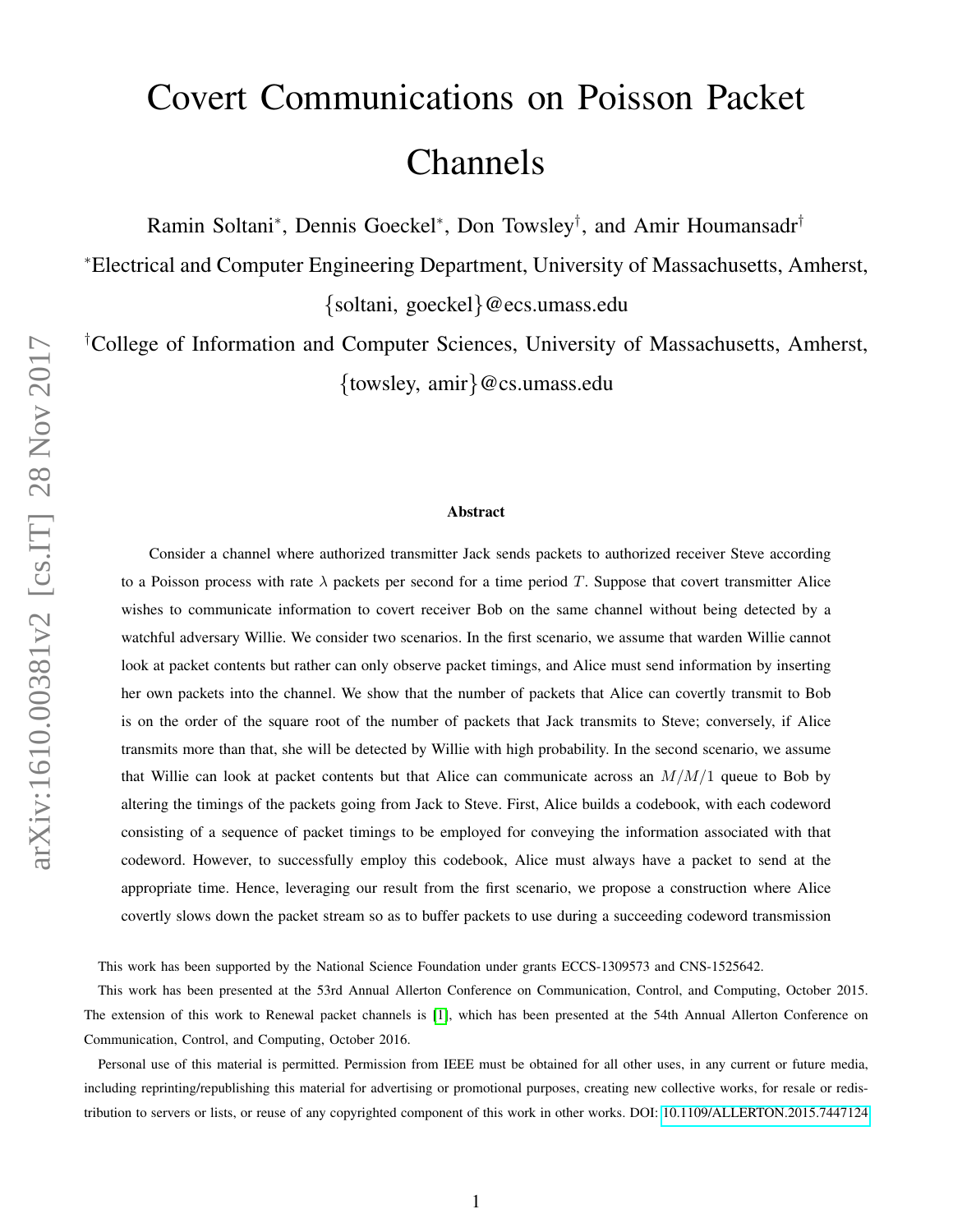phase. Using this approach, Alice can covertly and reliably transmit  $\mathcal{O}(\lambda T)$  covert bits to Bob in time period T over an  $M/M/1$  queue with service rate  $\mu > \lambda$ .

Keywords: Covert Bits Through Queues, Covert Communication, Covert Communication over Queues, Covert Computer Network, Covert Wired Communication, Low Probability of Detection, LPD, Covert Channel, Covert Timing Channel, Covert Packet Insertion, Poisson Point Process, Information Theory.

## I. INTRODUCTION

The provisioning of security and privacy is critical in modern communication systems. The vast majority of research in this area has focused on protecting the message content through encryption [\[2\]](#page-13-1) or emerging methods in information-theoretic security [\[3\]](#page-13-2). However, there are applications where the very existence of the message must be hidden from a watchful adversary. For example, in the organization of social unrest against an authoritarian regime, the mere existence of an encrypted message would likely lead to the shut down of that communication and possible punishment of the users. Other applications include hiding the presence or scale of military operations, or removing the ability of users to be tracked in their everyday activities.

Whereas the provisioning of undetectable communications in objects with symbols drawn from a finite field and transmitted over noiseless channels (e.g. images) has been extensively studied in the steganogaphic community over a number of years [\[4\]](#page-13-3), the consideration of hiding messages on continuous-valued noisy channels has only recently drawn considerable attention. In particular, despite the extensive historical use of spread spectrum systems for low probability of detection (LPD) communications, the fundamental limits of covert communications over the additive white Gaussian noise (AWGN) channel were only recently obtained [\[5\]](#page-13-4), [\[6\]](#page-13-5). The work of [\[5\]](#page-13-4), [\[6\]](#page-13-5) motivated significant further work (e.g. [\[7\]](#page-13-6)–[\[19\]](#page-14-0)), with these works taken together providing an almost complete characterization of the foundational limits of covert communications over discrete memoryless channels (DMCs) and AWGN channels.

In this paper, we turn our attention to the consideration of a covert timing channel appropriate for packet-based communication channels, e.g., computer networks. More specifically, we study how packet insertion or inter-packet delays can be used for covert communications. The use of inter-packet delays for covert communication was first explored by Girling [\[20\]](#page-14-1) and was later studied by a number of other authors [\[21\]](#page-14-2)–[\[24\]](#page-14-3). In particular, Anantharam et al. [\[25\]](#page-14-4) derived the Shannon capacity of the timing channel with a single-server queue, and Dunn et al. [\[26\]](#page-14-5) analyzed the secrecy capacity of such a system. Considerable work has focused on quantifying and optimizing the capacity of timing channels [\[27\]](#page-14-6)– [\[32\]](#page-14-7) by leveraging information theoretic analysis and the use of various coding techniques [\[33\]](#page-14-8)–[\[35\]](#page-15-0).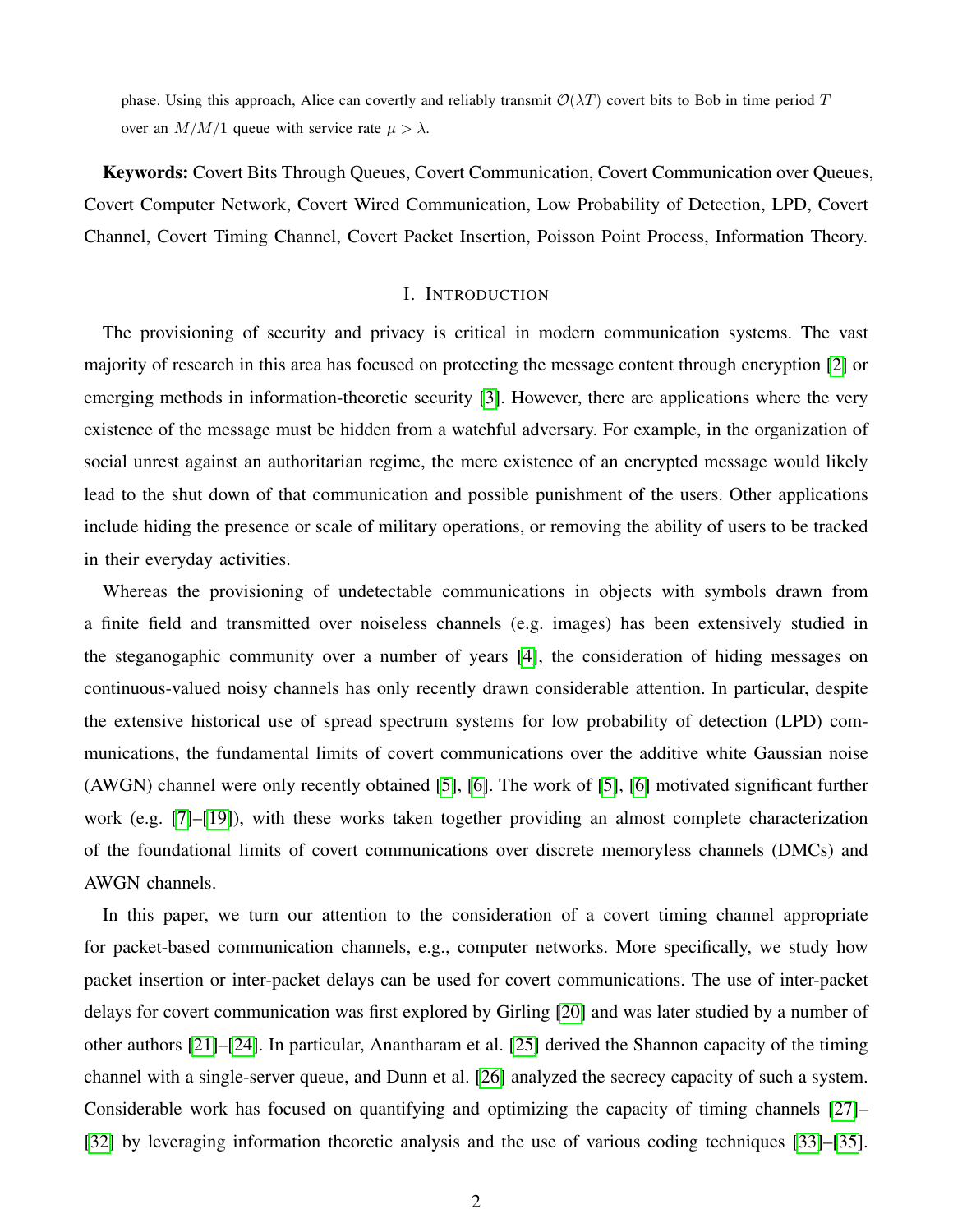Moreover, methods for detecting timing channels [\[36\]](#page-15-1) as well as eluding the detection by leveraging the statistical properties of the legitimate channel have been proposed [\[37\]](#page-15-2).

In this paper, we consider a channel where an authorized (overt) transmitter, Jack, sends packets to an authorized (overt) receiver, Steve, within a time period  $T$ , where the timings of packet transmission are modeled by a Poisson point process with rate  $\lambda$  packets per second. Covert transmitter Alice may wish to transmit data to a covert receiver, Bob, on this channel in the presence of a warden, Willie, who is monitoring the channel between Alice and Bob precisely to detect such transmissions. We consider two scenarios in detail. In the first scenario, we assume: (1) the warden Willie is not able to see packet contents, and therefore cannot verify the authenticity of the packets (e.g., whether they are actually sent by Jack); and (2) Alice is restricted to packet insertion. Willie is aware that the timing of the packets of the overt communication link follows a Poisson point process with rate  $\lambda$ , so he seeks to apply hypothesis testing to verify whether the packet process has the proper characteristics. We show that (see Theorem 1) if Alice decides to transmit  $\mathcal{O}(\sqrt{\lambda T})$  packets to Bob, she can keep Willie's sum of error probabilities  $\mathbb{P}_{FA} + \mathbb{P}_{MD} > 1 - \epsilon$  for any  $0 < \epsilon < 1$ , where  $\mathbb{P}_{FA}$  and  $\mathbb{P}_{MD}$  are Willie's probability of false alarm and missed detection, respectively. Conversely, we prove that if Alice transmits  $\omega \left( \sqrt{\lambda T} \right)$ packets, she will be detected by Willie with high probability.

In the second scenario, we assume that Willie can look at packet contents and therefore can verify packets' authenticity. Thus, Alice is not able to insert packets, but we allow Alice in this scenario to alter the packet timings to convey information to Bob, whom is receiving the packets through a  $M/M/1$  queue with service rate  $\mu > \lambda$ . To do such, Alice designs an efficient code [\[25\]](#page-14-4), where a codeword consists of a sequence of packet timings drawn from the same process as the overt traffic; hence, a codeword transmitted with those packet timings is undetectable. However, there is a causality constraint, as Alice clearly cannot send the next packet (i.e. codeword symbol) unless she has a packet from the Jack to Steve link available to transmit. This suggests the following two-stage process. In the first stage, Alice covertly slows down the transmission of the packets from Jack to Steve so as to buffer some number of packets. In the second stage, Alice continues to add packets transmitted by Jack to her buffer while releasing packets with the inter-packet delay appropriate for the chosen codeword. Alice's scheme breaks down when her buffer is empty at any point before completing the codeword transmission. Hence, the question becomes: how long must Alice collect packets during the first stage so as to guarantee (with high probability) that she will not run out of packets before the completion of codeword transmission during the second stage?

First in Lemma 1, we show that Alice can collect and store  $\mathcal{O}\left(\sqrt{\lambda T}\right)$  packets in an interval of length T while keeping Willie's sum of error probabilities  $\mathbb{P}_{FA} + \mathbb{P}_{MD} > 1 - \epsilon$  for any  $0 < \epsilon < 1$ ; conversely, if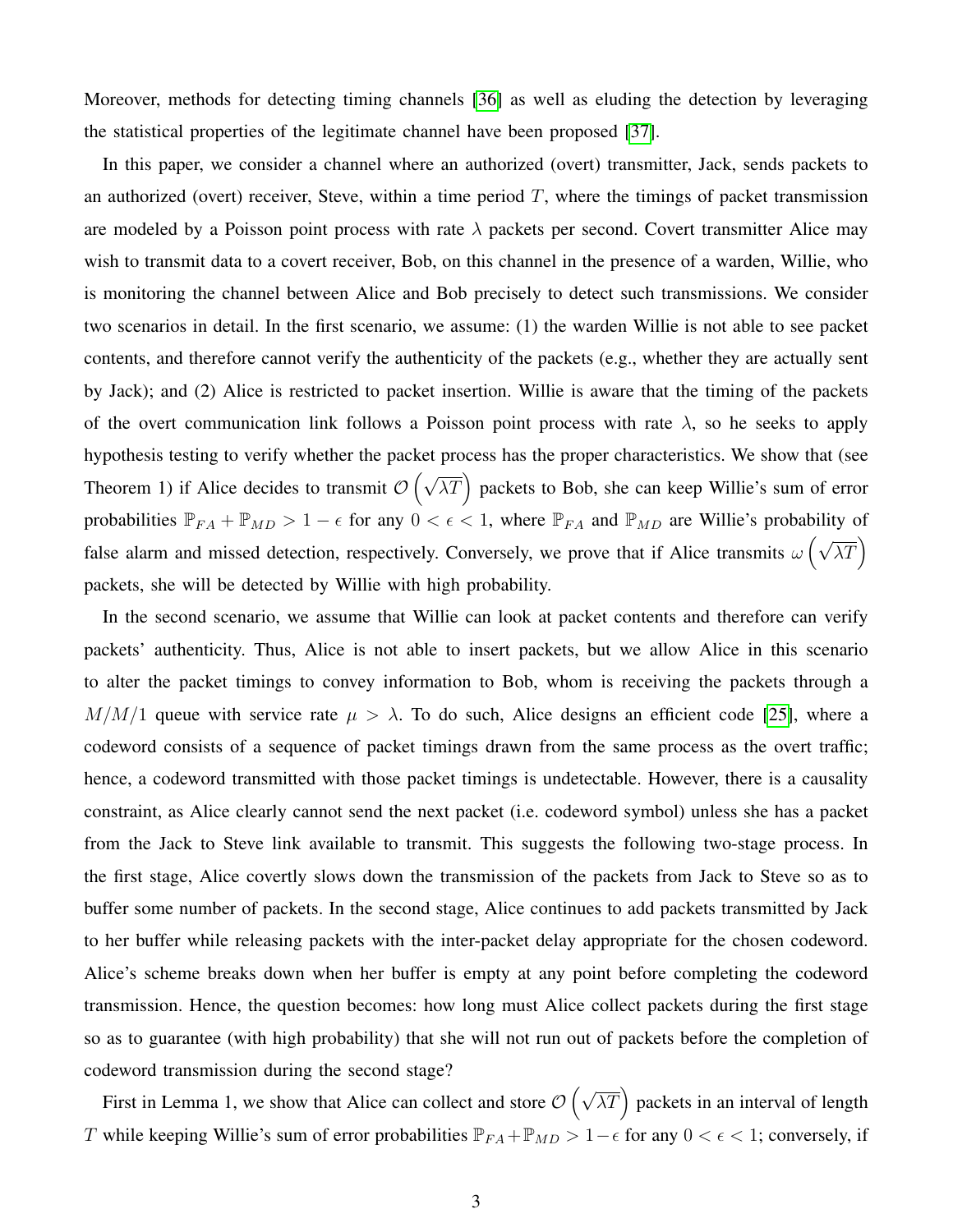she collects more, she will be detected by Willie with high probability. Building on Lemma 1, we prove (Theorem 2) that, using our two-stage covert communications approach, Alice can reliably transmit  $\mathcal{O}(\lambda T)$  covert bits to Bob within the time period T while keeping Willie's sum of error probabilities bounded as  $\mathbb{P}_{FA} + \mathbb{P}_{MD} > 1 - \epsilon$  for any  $0 < \epsilon < 1$ .

The remainder of the paper is organized as follows. In Section [II,](#page-3-0) we present the system model and the metrics employed for the two scenarios of interest. Then, we provide constructions and their analysis for the two covert communication scenarios in Sections [III](#page-5-0) and [IV.](#page-7-0)

# II. SYSTEM MODEL AND METRICS

## <span id="page-3-0"></span>*A. System Model*

Suppose that Jack transmit packets to Steve on the interval  $[0, T]$ . We model the packet transmission times by a Poisson point process with parameter  $\lambda$ . Hence, the average number of packets that is sent from Jack to Steve in a duration of time T is  $\lambda T$ . Assume Alice wishes to use the channel to communicate with Bob without being detected by warden Willie, whom is observing the channel from Alice to Bob and attempting to detect any covert transmissions.

In Scenario 1, which is analyzed in Section III, we assume that Willie does not have access to the contents of the packets and therefore is not able to perform authentication and determine whether a packet is from Jack or not. We assume that Alice, with knowledge of  $\lambda$ , is allowed to use the channel only by inserting and transmitting her own packets to Bob, and Bob is able to authenticate, receive and remove the covert packets. Therefore Steve does not observe the covert packets. We consider the rate  $\Delta$  at which Alice can insert packets while remaining covert. Willie knows that the legitimate communication is modeled by a Poisson point process with parameter  $\lambda$ , and he knows all of the characteristics of Alice's insertion scheme (rate, method of insertion, etc.)

In Scenario 2, which is analyzed in Section IV, we assume that Willie is able to access packet contents and hence authenticate whether a packet is coming from Jack. Hence, Alice is not able to insert packets into the channel. However, we allow Alice to buffer packets and release them when she desires into the channel, thereby enabling covert communication through packet timing control. The problem is made non-trivial by assuming that Bob has access to the resulting packet stream only through an  $M/M/1$ queue with service rate  $\mu > \lambda$ ; in other words, the service times of the packets are independently and identically distributed (i.i.d) random variables according to an exponential random variable with average  $1/\mu$ . Again, Willie knows that the legitimate communication is modeled by a Poisson point process with parameter  $\lambda$ , and he knows all of the characteristics of Alice's packet buffering and release scheme except a secret key that is pre-shared between Alice and Bob. Fig. [2](#page-4-0) depicts the system model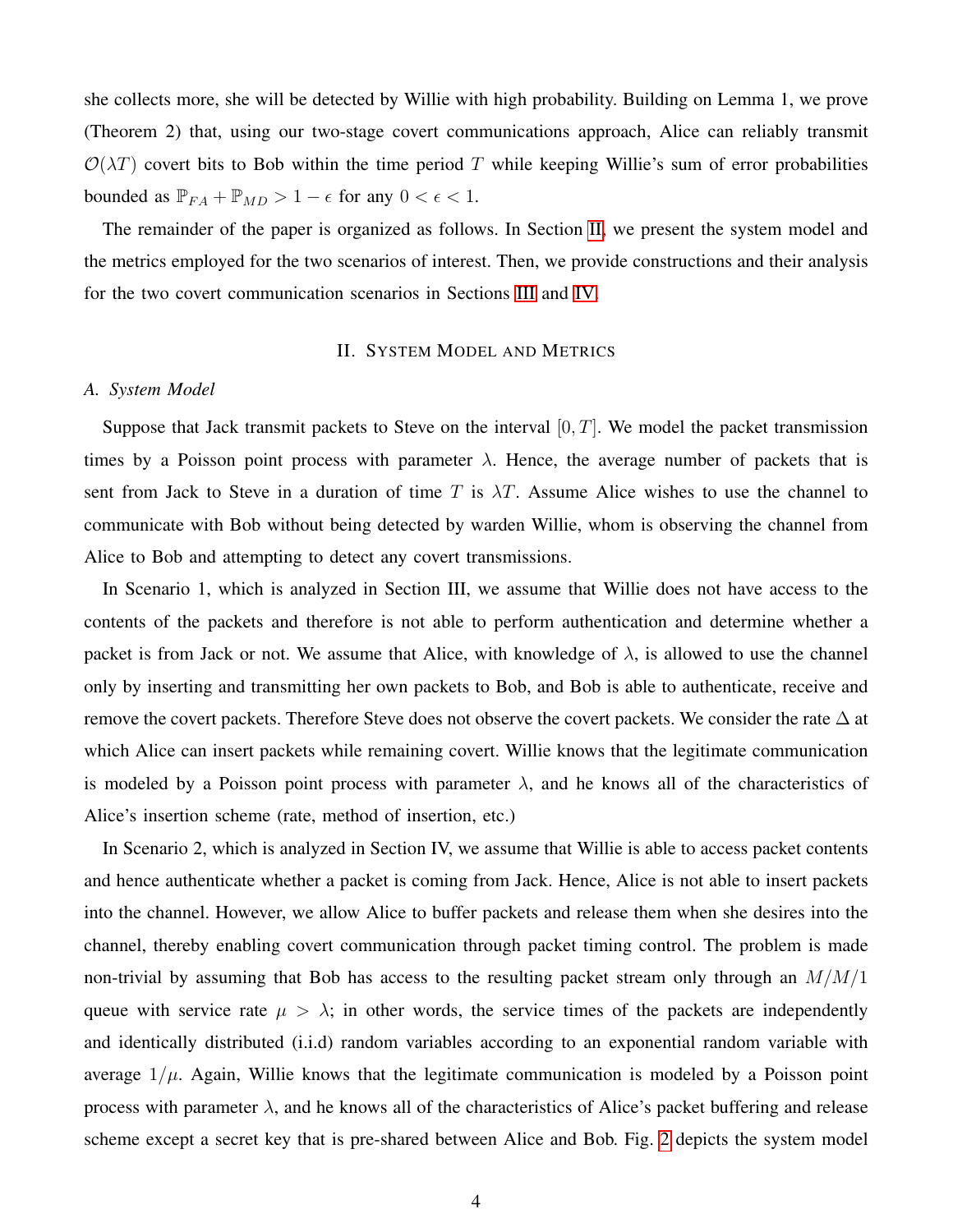

Fig. 1. System configuration for Scenario 1: Alice adds her packets to the channel between Jack and Steve to communicate covertly with Bob. The average number of packets from Jack in a duration of time  $T$  is  $\lambda T$ , and the average number of total packets observed by either Bob and Willie in T is  $(\lambda + \Delta)T$ . The blue color shows the legitimate communication and the green shows the covert communication.



<span id="page-4-0"></span>Fig. 2. System configuration for Scenario 2: Alice is able to buffer packets in order to alter packet timings.

for this scenario. In this scenario, we consider the rate at which Alice can reliably transmit information to Bob without detection by Willie.

## *B. Hypothesis Testing*

Willie is faced with a binary hypothesis test: the null hypothesis  $(H_0)$  corresponds to the case that Alice is not transmitting, and the alternative hypothesis  $H_1$  corresponds to the case that Alice is transmitting. We denote the distribution Willie observes under  $H_1$  by  $\mathbb{P}_1$ , and the distribution Willie observes under  $H_0$  by  $\mathbb{P}_0$ . Also, we denote by  $\mathbb{P}_{FA}$  the probability of rejecting  $H_0$  when it is true (type I error or false alarm), and  $\mathbb{P}_{MD}$  the probability of rejecting  $H_1$  when it is true (type II error or missed detection). We assume that Willie uses classical hypothesis testing with equal prior probabilities and seeks to minimize  $\mathbb{P}_{FA} + \mathbb{P}_{MD}$ ; the generalization to arbitrary prior probabilities is straightforward [\[6\]](#page-13-5).

# *C. Covertness*

Alice's transmission is *covert* if and only if she can lower bound Willie's sum of probabilities of error ( $\mathbb{P}_{FA} + \mathbb{P}_{MD}$ ) by  $1 - \epsilon$  for any  $\epsilon > 0$  [\[6\]](#page-13-5).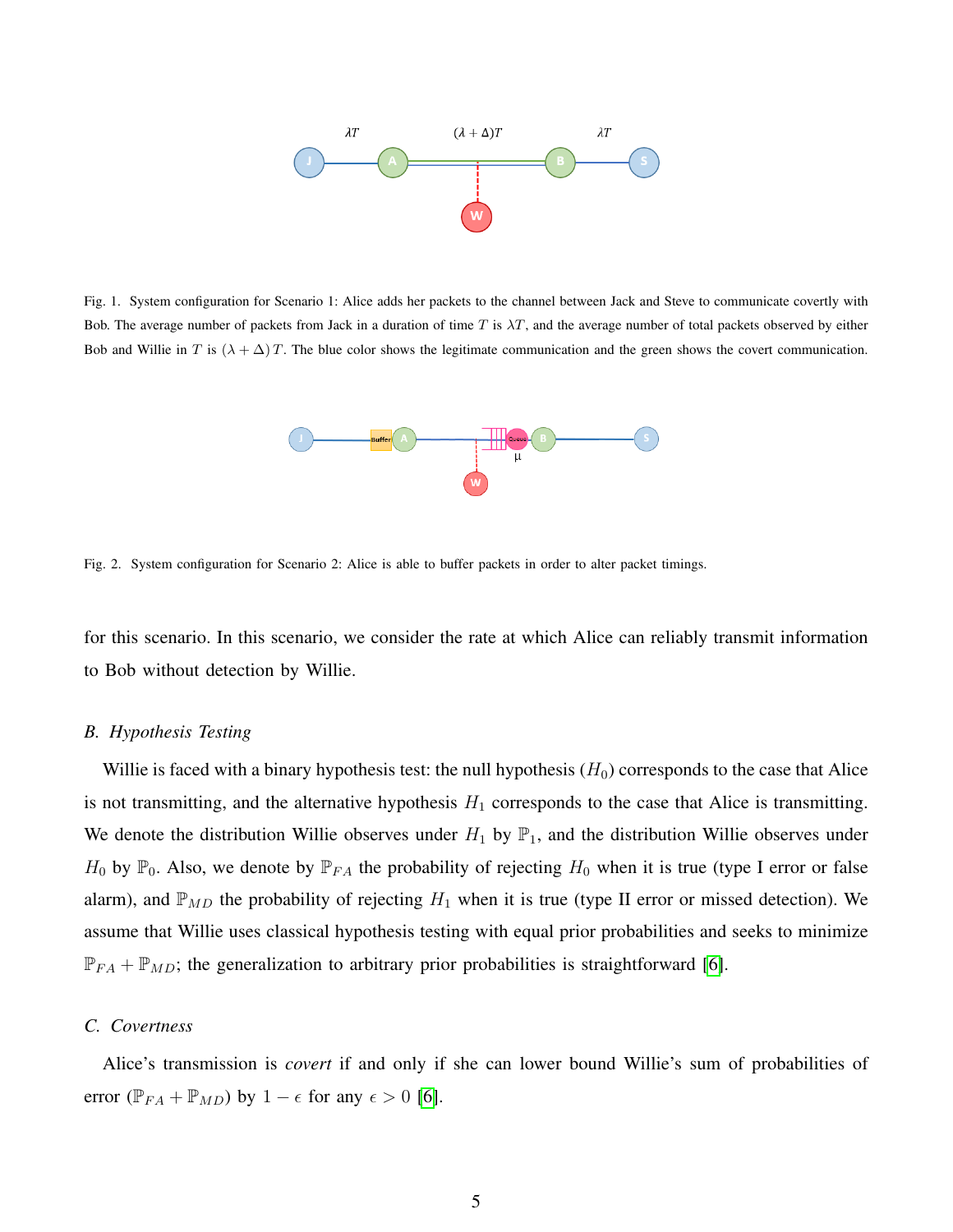## *D. Reliability*

A transmission scheme is *reliable* if and only if the probability that a codeword transmission from Alice to Bob is unsuccessful is upper bounded by  $\zeta$  for any  $\zeta > 0$ . Note that this metric applies only in Scenario 2.

## III. COVERT COMMUNICATION VIA PACKET INSERTION (SCENARIO 1)

<span id="page-5-0"></span>In this section, we consider Scenario 1: Willie cannot authenticate packets to see whether they are from Jack or Alice, and Alice is only allowed to send information to Bob by adding packets to the channel.

Theorem 1. *Consider Scenario 1. Alice can covertly insert* O( √ λT) *packets in the period of time* T*. Conversely, if Alice attempts to insert*  $\omega \left( \sqrt{\lambda T} \right)$  packets in the period of time T, there exists a detector *that Willie can use to detect her with arbitrarily low sum of error probabilities*  $\mathbb{P}_{FA} + \mathbb{P}_{MD}$ *.* 

#### Proof. *(Achievability)*

Construction: Alice generates a Poisson point process with parameter  $\Delta$  and based on this, adds her covert packets to the channel between Jack and Steve. Bob collects and removes the packets generated by Alice.

Analysis: First we show that the number of packets observed during the time period of length  $T$  is a sufficient statistic by which Willie can perform the optimal hypothesis test to decide whether Alice is transmitting or not. The observation of the Poisson point process at Willie is characterized by the collection of inter-packet delays. Let  $\bar{x} = (x_1, x_2, \dots)$  be this observation vector, where  $x_i$  is the delay between the arrival time of packet i and packet  $i+1$ . The optimal hypothesis test is based on a likelihood ratio (LRT) between the null hypothesis  $H_0$  (Alice is not transmitting) and the alternative hypothesis  $H_1$  (Alice is transmitting):

$$
\Lambda(\bar{x}) = \frac{f(\bar{x}|H_1)}{f(\bar{x}|H_0)} = \frac{\sum_{n_1} f(\bar{x}|H_1, n_1) \mathbb{P}_1(n_1)}{\sum_{n_0} f(\bar{x}|H_0, n_0) \mathbb{P}_0(n_0)}
$$

where  $\mathbb{P}_0$  is the probability distribution function for the number of packets that Willie observes under the null hypothesis  $H_0$  (Alice is not transmitting) corresponding to a Poisson point process with rate  $\lambda$ , and  $\mathbb{P}_1$  is the probability distribution function for the number of packets that Willie observes under hypothesis H<sub>1</sub> (Alice is transmitting) corresponding to a Poisson point process with rate  $\lambda + \Delta$ . Since the processes under  $H_0$  and  $H_1$  are Poisson,  $f(\bar{x}|H_0,n) = f(\bar{x}|H_1,n)$  for all n, and

$$
\Lambda(\bar{x}) = \frac{\sum_{n_1} f(\bar{x}|n_1) \mathbb{P}_1(n_1)}{\sum_{n_0} f(\bar{x}|n_0) \mathbb{P}_0(n_0)}
$$
(1)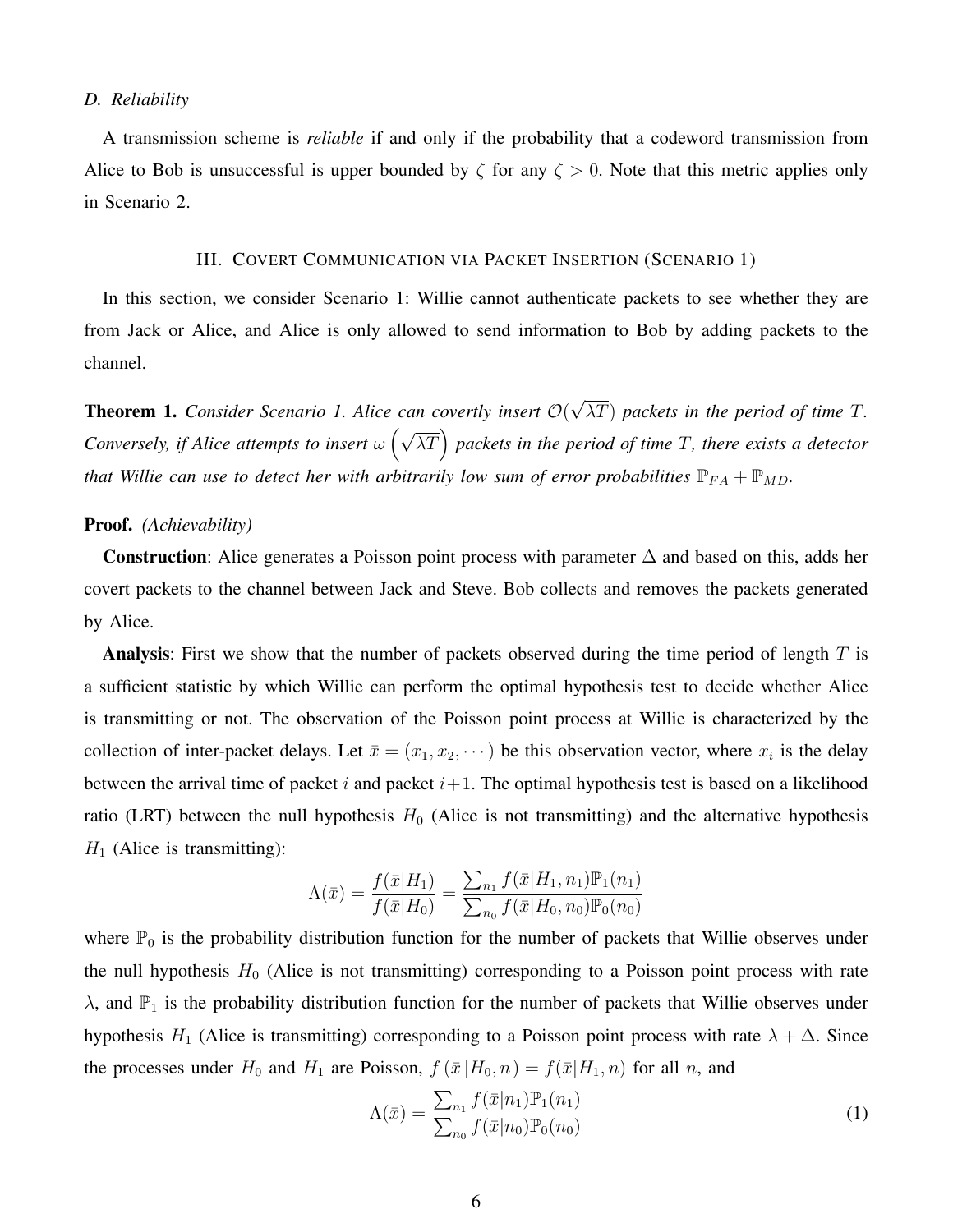Suppose that  $\bar{x}$  has n non-zero entries for a given observation. Since  $f(\bar{x}|n_1) = 0$  when  $n_1 \neq n$ ,

$$
\Lambda(\bar{x}) = \frac{f(\bar{x}|n)\mathbb{P}_1(n)}{f(\bar{x}|n)\mathbb{P}_0(n)} = \frac{\mathbb{P}_1(n)}{\mathbb{P}_0(n)}\tag{2}
$$

Therefore, the number of packets that Willie observes during time interval  $T$  is a sufficient statistic for Willie's decision.

Now, Willie applies the optimal hypothesis test on the number of packets during time  $T$ . Then [\[6\]](#page-13-5)

$$
\mathbb{P}_{FA} + \mathbb{P}_{MD} \ge 1 - \sqrt{\frac{1}{2} \mathcal{D}(\mathbb{P}_0 || \mathbb{P}_1)}
$$
(3)

<span id="page-6-3"></span>
$$
\mathbb{P}_{FA} + \mathbb{P}_{MD} \ge 1 - \sqrt{\frac{1}{2} \mathcal{D}(\mathbb{P}_1 || \mathbb{P}_0)}
$$
(4)

where  $\mathbb{E}[\cdot]$  denotes the expected value, and  $\mathcal{D}(\mathbb{P}_0||\mathbb{P}_1)$  is the relative entropy between  $\mathbb{P}_0$  and  $\mathbb{P}_1$ . We next show how Alice can lower bound the sum of average error probabilities by upper bounding  $\sqrt{\frac{1}{2}\mathcal{D}(\mathbb{P}_0||\mathbb{P}_1)}$ . Consider the following fact (proved in the Appendix):

<span id="page-6-0"></span>**Fact 1.** For two Poisson distributions  $\mathbb{P}_{\lambda_1}(n)$ ,  $\mathbb{P}_{\lambda_2}(n)$ :

$$
\mathcal{D}(\mathbb{P}_{\lambda_1}(n)||\mathbb{P}_{\lambda_2}(n)) = \lambda_2 - \lambda_1 + \lambda_1 \log \lambda_1/\lambda_2 \tag{5}
$$

By Fact. [1,](#page-6-0) for the given  $\mathbb{P}_1$  and  $\mathbb{P}_0$  the relative entropy is:

$$
\mathcal{D}(\mathbb{P}_0||\mathbb{P}_1) = \Delta \cdot T - \lambda T \ln\left(1 + \frac{\Delta}{\lambda}\right)
$$
\n(6)

We prove in the Appendix that:

$$
\ln(1+u) \ge u - \frac{u^2}{2} \text{ for } u \ge 0,
$$
 (7)

Applying [\(7\)](#page-6-1) on [\(6\)](#page-6-2) yields:

<span id="page-6-2"></span>
$$
\mathcal{D}(\mathbb{P}_0||\mathbb{P}_1) \le \frac{\Delta^2}{\lambda}T. \tag{8}
$$

Suppose Alice sets

<span id="page-6-4"></span><span id="page-6-1"></span>
$$
\Delta = \sqrt{\frac{2\lambda}{T}}\epsilon
$$
\n(9)

where  $0 < \epsilon < 1$  is a constant. Then,

$$
\sqrt{\frac{1}{2}\mathcal{D}(\mathbb{P}_0||\mathbb{P}_1)} \leq \epsilon
$$

and  $\mathbb{E}[\mathbb{P}_{FA} + \mathbb{P}_{MD}] \ge 1 - \epsilon$  as long as  $\Delta \cdot T = \mathcal{O}(\sqrt{\lambda T})$ .

*(Converse)* To establish the converse, we provide an explicit detector for Willie that is sufficient to limit Alice's throughput across all potential transmission schemes (i.e. not necessarily insertion according to a Poisson point process). Suppose that Willie observes a time interval of length  $T$  and wishes to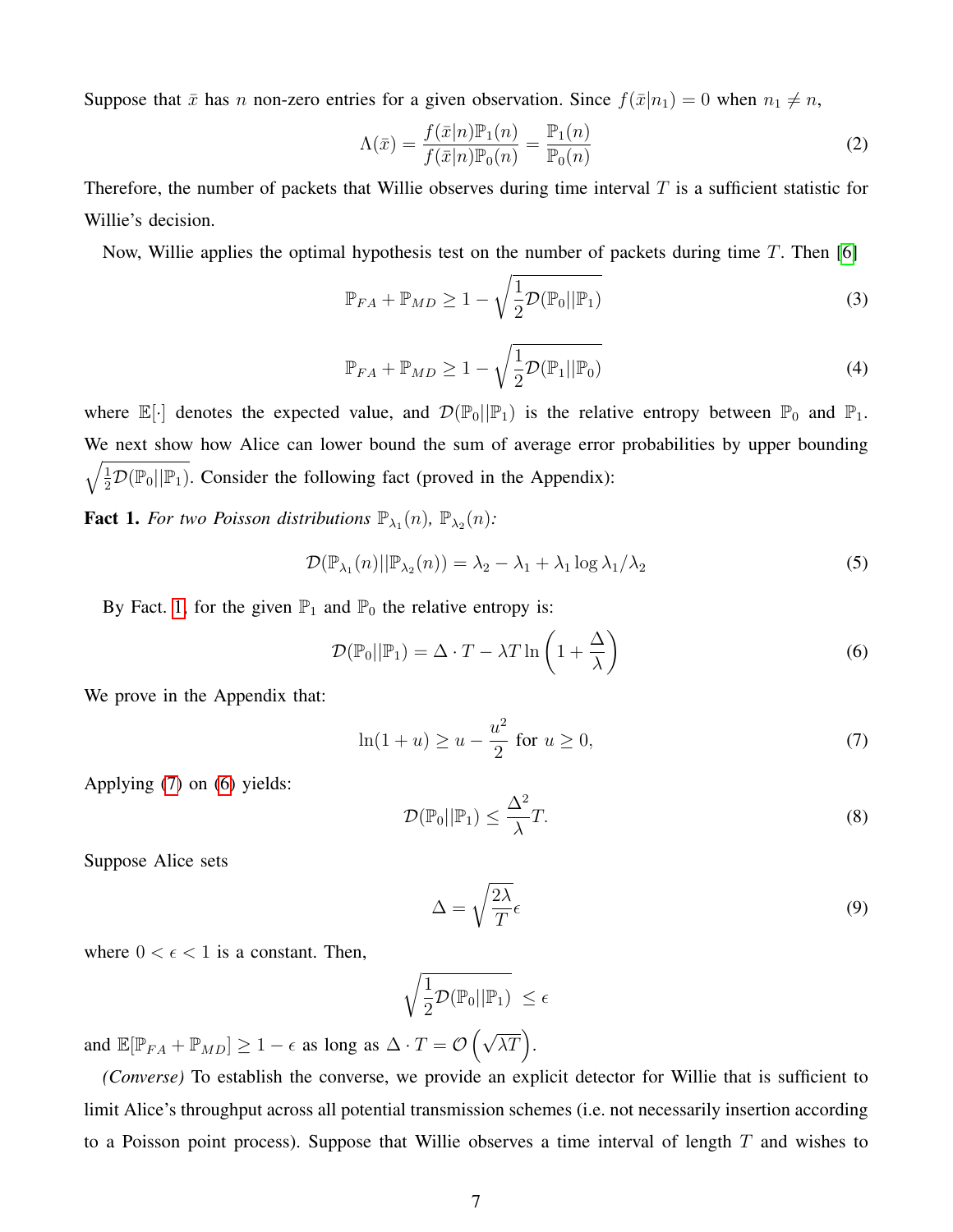detect whether Alice is transmitting or not. Since he knows that the packet arrival process for the link between Jack and Steve is a Poisson point process with parameter  $\lambda$ , he knows the expected number of packets that he will observe. Therefore, he counts the number of packets  $S$  in this duration of time and performs a hypothesis test by setting a threshold U and comparing S with  $\lambda T + U$ . If  $S < \lambda T + U$ , Willie accepts  $H_0$ ; otherwise, he accepts  $H_1$ . Consider  $\mathbb{P}_{FA}$ 

$$
\mathbb{P}_{FA} = \mathbb{P}\left(S > \lambda T + U|H_0\right) = \mathbb{P}\left(S - \lambda T > U|H_0\right) \le \mathbb{P}\left(|S - \lambda T| > U|H_0\right) \tag{10}
$$

When  $H_0$  is true, Willie observes a Poisson point process with parameter  $\lambda$ ; hence,

<span id="page-7-1"></span>
$$
\mathbb{E}\left[S\left|H_0\right.\right] = \lambda T\tag{11}
$$

$$
\text{Var}\left[S\left|H_0\right.\right] = \lambda T\tag{12}
$$

Therefore, applying Chebyshev's inequality on [\(10\)](#page-7-1) yields  $\mathbb{P}_{FA} \leq \frac{\lambda T}{U^2}$  $\frac{\lambda T}{U^2}$ . Thus, Willie can achieve  $\mathbb{P}_{FA} \leq \alpha$ for any  $0 < \alpha < 1$  if he sets  $U = \sqrt{\frac{\lambda T}{\alpha}}$  $\frac{\overline{X}}{\alpha}$ . Next, we will show that if Alice transmits  $\Delta \cdot T = \omega \left( \sqrt{\lambda T} \right)$ covert packets, she will be detected by Willie with high probability. Consider  $\mathbb{P}_{MD}$ 

$$
\mathbb{P}_{MD} = \mathbb{P}\left(S \le \lambda T + U|H_1\right) = \mathbb{P}\left(S - (\lambda + \Delta)T \le U - \Delta \cdot T|H_1\right)
$$

$$
= \mathbb{P}\left(-\left(S - (\lambda + \Delta)T\right) \ge -\left(U - \Delta \cdot T\right)|H_1\right)
$$

$$
\le \mathbb{P}\left(|S - (\lambda + \Delta)T| \ge |U - \Delta \cdot T| |H_1\right) \tag{13}
$$

When  $H_1$  is true, since Willies observes a Poisson point process with parameter  $\lambda + \Delta$ ,

<span id="page-7-2"></span> $\mathbb{E}[S|H_1] = (\lambda + \Delta)T$  (14)

$$
Var[S|H_1] = (\lambda + \Delta)T
$$
\n(15)

Therefore, applying Chebyshev's inequality on [\(13\)](#page-7-2) yields  $\mathbb{P}_{MD} \leq \frac{(\lambda + \Delta)T}{(U - \Delta)T}$  $\frac{(\lambda+\Delta)T}{(U-\Delta \cdot T)^2}$ . Since  $U=\sqrt{\frac{\lambda T}{\alpha}}$  $\frac{\Delta T}{\alpha}$ , if Alice sets  $\Delta \cdot T = \omega \left( \sqrt{\lambda T} \right)$ , Willie can achieve  $\mathbb{P}_{MD} < \beta$  for any  $0 < \beta < 1$ . Combined with the results for probability of false alarm above, if Alice sets  $\Delta T = \omega \left( \sqrt{\lambda T} \right)$ , Willie can choose a  $U = \sqrt{\frac{\lambda T}{\alpha}}$  $rac{\Delta T}{\alpha}$  to achieve any (small)  $\alpha > 0$  and  $\beta > 0$  desired.

#### IV. COVERT TIMING CHANNEL USING INTER-PACKET DELAYS (SCENARIO 2)

<span id="page-7-0"></span>In this section, we consider Scenario 2: Willie can authenticate packets to determine whether or not they were generated by the legitimate transmitter Jack. Therefore, Alice cannot insert packets into the channel; rather, we assume that Alice is able to buffer packets and release them when she desires; hence, she can encode information in the inter-packet delays by using a secret codebook shared with Bob.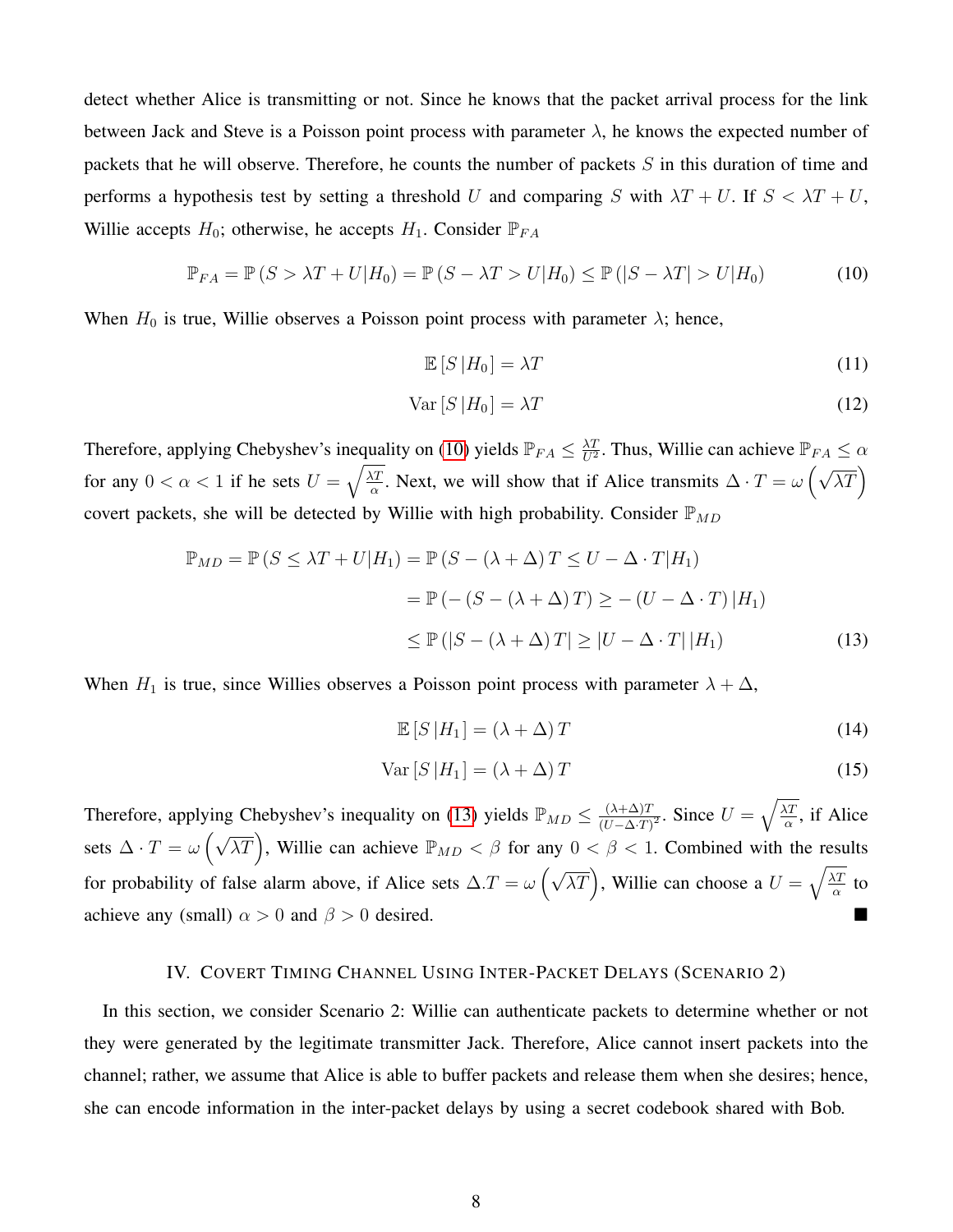In the construction below, each of Alice's codewords will consist of a sequence of inter-packet delays to be employed to convey the corresponding message. But this immediately presents a problem for Alice, as she must have a packet in her buffer to transmit at the appropriate time. To clarify this issue, suppose Alice were to attempt to start codeword transmission immediately. Suppose that the first letter of Alice's codeword for the current message is  $10\mu s$ , and thus she has to apply this delay between the first and second packet. To send this letter, Alice receives the first packet from Jack and immediately transmits it to Bob. Then, she waits for the second packet. If the second packet arrives earlier than  $10\mu s$ , she stores the packet and transmits it  $10\mu s$  after the first transmission. But, if the second packet arrives from Jack after the  $10\mu s$  interval, she cannot accurately transmit the codeword. Hence, the codeword failure rate would be quite high with such a scheme.

This suggests that Alice must build up some number of packets in her buffer before starting codeword transmission, and, in fact, this is the scheme that we employ. In particular, Alice will employ a twophase system. In the first phase, she will (slightly) slow down the transmission of packets from Jack to Steve so as to build up a backlog of packets in her buffer. Then, during the codeword transmission phase, she will release packets from her buffer with the inter-packet delays prescribed by the codeword corresponding to the message, while continuing to buffer arriving packets from Jack. Two questions dictate the resulting throughput of the scheme: (1) Phase I: how much can Alice slow down the packet stream from Jack to Steve without it being detected by warden Willie?; (2) Phase II: how many packets must Alice accumulate in her buffer by the start of Phase II so as to, with high probability, have a packet in her buffer at all of the times required by the codeword? To answer the first question, we calculate the number of packets that Alice can covertly collect by slowing down the packet stream from Jack to Steve in a duration of time  $T$  and present the results in Lemma 1. Then, in Theorem 2, we answer the second question to present an achievability result for the number of bits that Alice can reliably and covertly transmit to Bob through packet timings.

Lemma 1. *If Alice can buffer packets on the link from Jack to Steve, she can covertly buffer* O( √  $\lambda T)$ *packets in a period of time of length T. Conversely, if Alice buffers*  $ω(√λT)$  packets in the period of *time* T*, there exists a detector that Willie can use to detect such buffering with arbitrarily low sum of error probabilities*  $\mathbb{P}_{FA} + \mathbb{P}_{MD}$ .

**Proof.** For the achievability result, Alice buffers packets by slowing down the incoming process of rate  $\lambda$  to one of rate  $\lambda - \Delta$  (i.e. slightly scaling up the packet timings) and buffering the packets of the (faster: of rate  $\lambda$ ) incoming process that have yet to exit the buffer by the (slower: of rate  $\lambda - \Delta$ ) outgoing process.  $\mathbb{P}_0$  is the probability distribution function for Willie's observation under the null hypothesis  $H_0$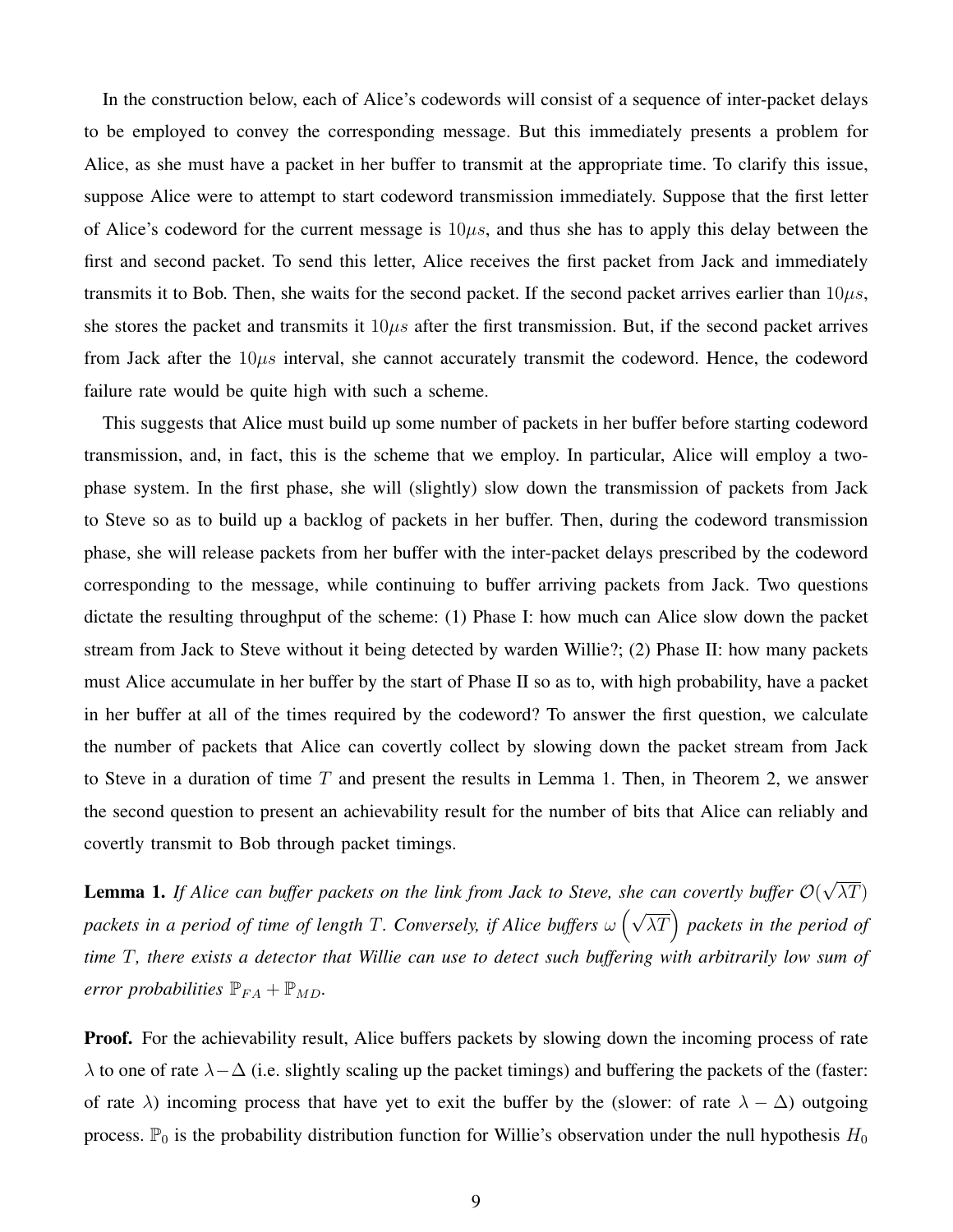and corresponds to a Poisson point process with rate  $\lambda$ , and  $\mathbb{P}_1$  is the probability distribution function for observations under the hypothesis  $H_1$  and corresponds to a Poisson point process with rate  $\lambda - \Delta$ . Similar to [\(6\)](#page-6-2), by Fact [1:](#page-6-0)

<span id="page-9-0"></span>
$$
\mathcal{D}(\mathbb{P}_1||\mathbb{P}_0) = \Delta \cdot T - (\lambda - \Delta)T \ln\left(1 + \frac{\Delta}{\lambda - \Delta}\right)
$$
  
\n
$$
\stackrel{(a)}{\leq} \Delta \cdot T - (\lambda - \Delta)T \left(\frac{\Delta}{\lambda - \Delta} - \frac{1}{2}\left(\frac{\Delta}{\lambda - \Delta}\right)^2\right)
$$
  
\n
$$
= \Delta \cdot T - T \left(\Delta - \frac{\Delta^2}{2(\lambda - \Delta)}\right) = \frac{T\Delta^2}{2(\lambda - \Delta)} \tag{16}
$$

where (a) follows from inequality [\(7\)](#page-6-1). If  $\Delta = \epsilon \sqrt{2\lambda/}$ , then  $\mathcal{D}(\mathbb{P}_1 || \mathbb{P}_0) \leq 2\epsilon^2$  as  $T \to \infty$ . Therefore, by [\(4\)](#page-6-3) and [\(16\)](#page-9-0), Alice can achieve  $\mathbb{P}_{FA} + \mathbb{P}_{MD} \ge 1 - \epsilon$  as for any  $0 < \epsilon < 1$  long as  $\Delta \cdot T = \epsilon \sqrt{ }$  $2\lambda T =$  $\mathcal{O}(\sqrt{\lambda T})$ . The proof of the converse follows that of Theorem 1 with minor modifications.

Theorem 2. *Consider Scenario 2. By embedding information in the inter-packet delays, Alice can can covertly and reliably transmit*  $\mathcal{O}(\lambda T)$  *bits to Bob in a time interval of length* T.

**Proof. Construction**: To establish covert communication over the timing channel, Alice and Bob share a secret key (codebook) to which Willie does not have access. To build a codebook, a set of M independently generated codewords  $\{C(W_l)\}_{l=1}^{l=M}$  are generated for messages  $\{W_l\}_{l=1}^{l=M}$  according to realizations of a Poisson process with parameter  $\lambda$  that mimics the overt traffic on the channel between Jack and Steve, where M is defined later. In particular, to generate a codeword  $C(W<sub>l</sub>)$ , first a random variable N is generated according to a Poisson distribution with mean  $\lambda T$ . Then, N inter-packet delays are generated by placing N points uniformly and independently on an interval of length  $T$  [\[25\]](#page-14-4) (see Fig. [3\)](#page-10-0). For each message transmission, Alice uses a new codebook to encode the message into a codeword. According to the codebook, each message corresponds to a codeword that is a series of inter-packet delays. To send a codeword, Alice applies the inter-packet delays to the packets that are being transmitted from Jack to Steve.

Per above, Alice's communication includes two phases: a buffering phase and a transmission phase. During the buffering phase of length  $\psi T$ , where  $0 < \psi < 1$  is a parameter to be defined later, Alice slows down the packet transmission process to  $\lambda - \Delta$  in order to build up packets in her buffer. In particular, Alice's purpose in the first phase is to buffer enough packets to ensure she will not run out of packets during the transmission phase, of length  $T' = (1 - \psi)T$ , with high probability (see Fig. [4\)](#page-10-1).

Analysis: (*Covertness*) Suppose that Willie knows when each of the two phases start and end. According to Lemma 1, during the first phase, Alice can lower bound the sum of Willie's error probability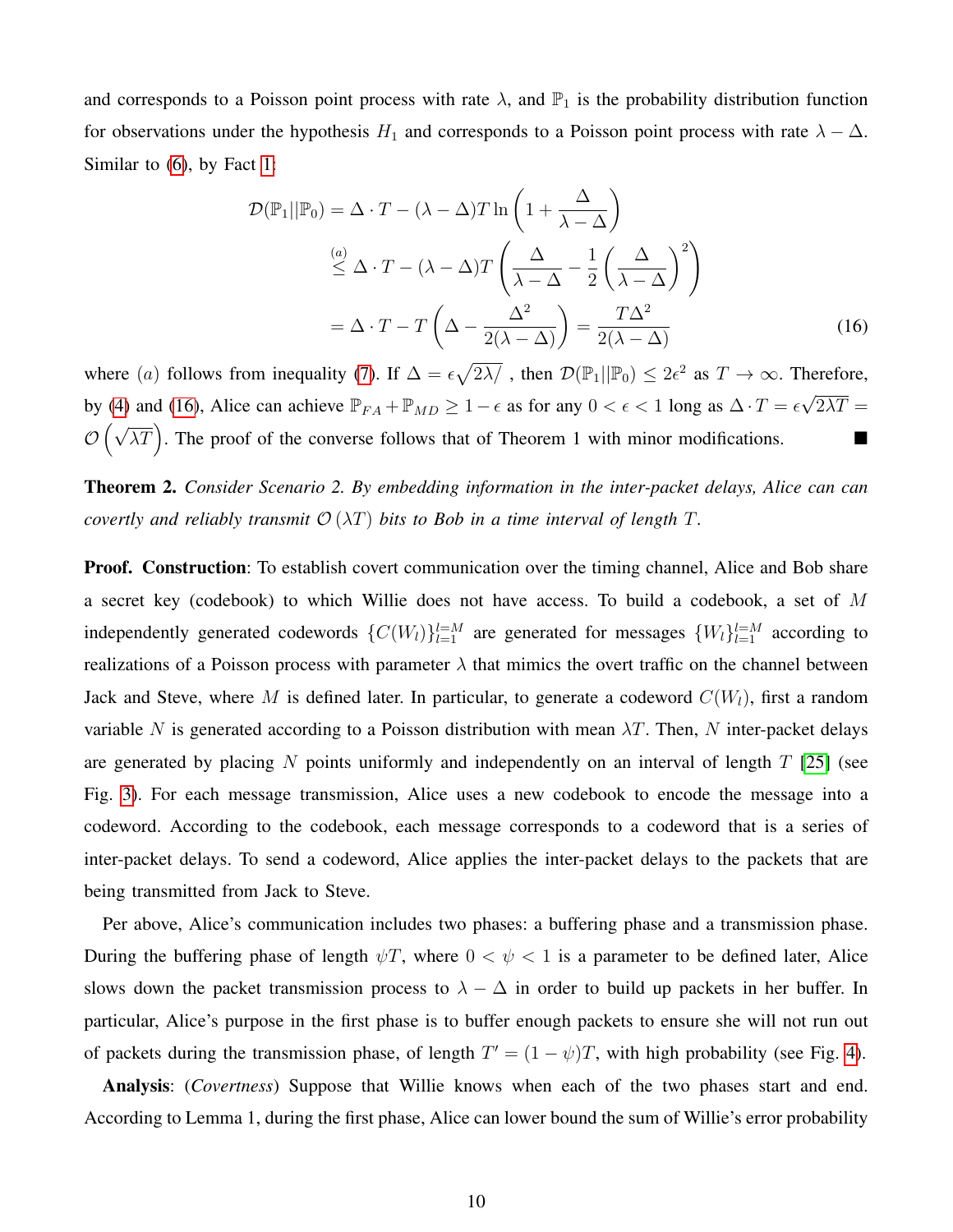

<span id="page-10-0"></span>Fig. 3. Codebook generation: Alice and Bob share a codebook (secret), which specifies the sequence of inter-packet delays corresponding to each message. To generate each codeword, a number N is generated according to the Poisson distribution with parameter  $\lambda T$ , and then  $N$  points are placed uniformly and randomly on the time interval  $[0, T]$ .



<span id="page-10-1"></span>Fig. 4. Two-phased construction: Alice divides the duration of time T into two phases with lengths  $\psi T$  and  $(1 - \psi)T$ . In the first phase, Alice slows down the transmission to  $\lambda - \Delta$  and buffers the excess packets. In the next phase, she transmits packets to Bob at rate  $\lambda$ according to the inter-packet delays in the codeword corresponding to the message to be transmitted.

by 1 –  $\epsilon$  and collect  $m = \Delta \cdot \psi T$  packets. Thus, in this phase, Alice's buffering is covert. By [\(9\)](#page-6-4),

<span id="page-10-2"></span>
$$
m = \epsilon \sqrt{2\lambda \psi T} \tag{17}
$$

During the second phase, the packet timings corresponding to the selected codeword are an instantiation of a Poisson point process with rate  $\lambda$  and hence the traffic pattern is indistinguishable from the pattern that Willie expects on the link from Jack to Steve. Hence, the scheme is covert.

(*Reliability*) Next we show that Alice will have a reliable communication to Bob. The notion of reliability is tied to two events. First, Bob should be able to decode the message with arbitrarily low probability of error, which follows by adapting the coding scheme of [\[25\]](#page-14-4). Second, Alice needs to avoid a "failure" event, in which Alice is unable to create the packet timings for the selected codeword because she has run out of packets in her buffer at some point in the codeword transmission process. Therefore, in the transmission phase, we need to demonstrate that Alice can achieve  $\mathbb{P}_f < \zeta$  for any  $\zeta > 0$ , where  $\mathbb{P}_f$  is probability of the event "failure".

Suppose that Alice has accumulated  $m$  packets and wishes to communicate with Bob during an interval of length  $T'$ . There are two processes which impact the probability of running out of packets in Alice's buffer: the transmission of packets to Bob and the reception of packets from Jack (that are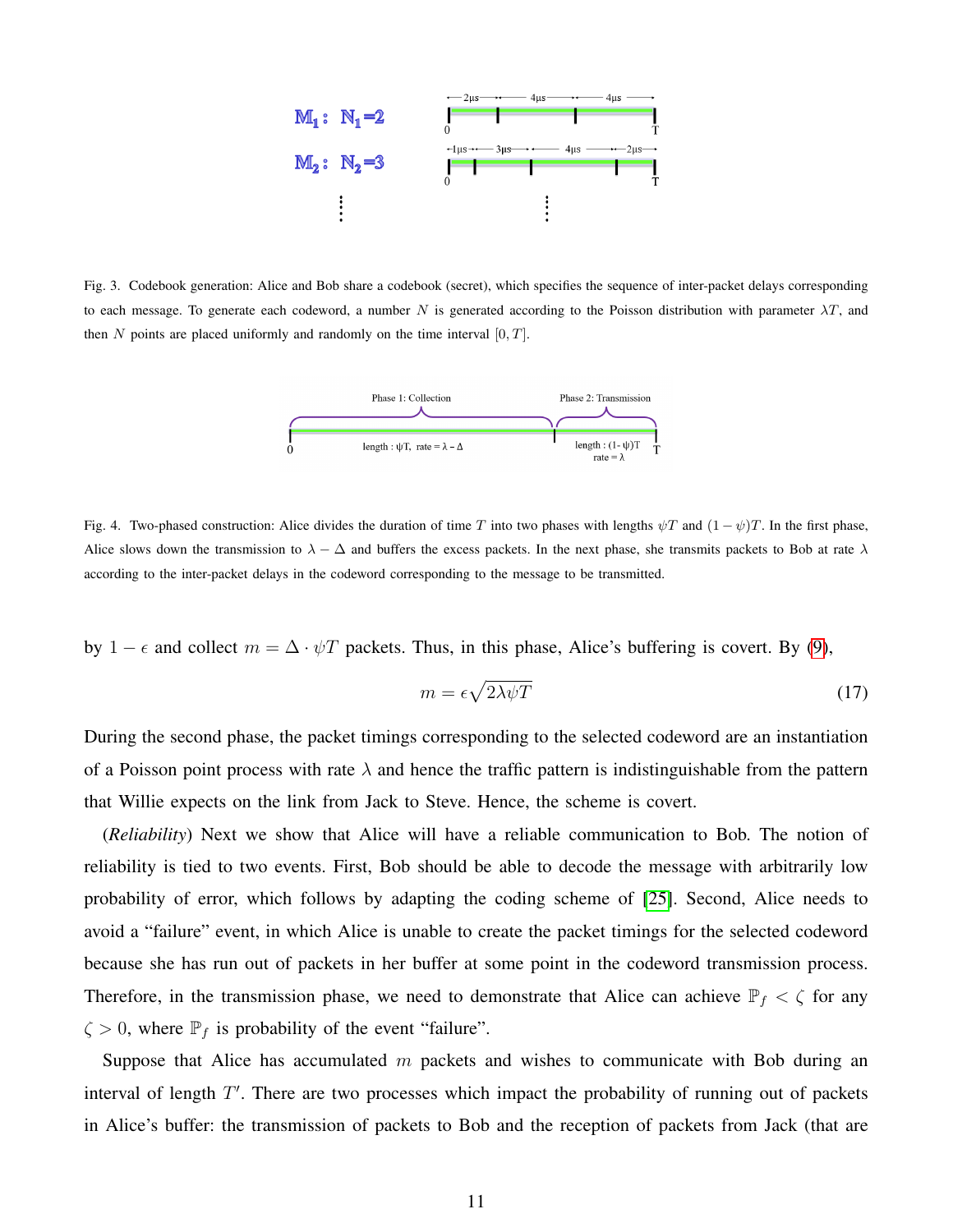intended for Steve). Each of these processes is a Poisson point process with parameter  $\lambda$ . Consider the union of these two processes as a single process, termed "T-R Process". The T-R Process is a Poisson point process with parameter  $2\lambda$ . Note that the probability of an event in this aggregate process corresponding to Alice buffering a packet is the same as the probability that it corresponds to her sending a packet to convey the next code symbol. Therefore, we toss a fair coin for each packet; if it is heads, Alice buffers a received packet; otherwise, she releases a packet from her buffer.

Let  $K$  be the total number of received and transmitted packets during interval  $T'$ .

$$
\mathbb{P}_f = \mathbb{P}\left(\mathcal{F} \cap \{K > 4\lambda T'\}\right) + \mathbb{P}\left(\mathcal{F} \cap \{K \le 4\lambda T'\}\right) \tag{18}
$$

$$
\leq \mathbb{P}\left(K \geq 4\lambda T'\right) + \mathbb{P}\left(\mathcal{F} \cap \{K \leq 4\lambda T'\}\right) \tag{19}
$$

where F is the "failure" event, and [\(18\)](#page-11-0) is due to the law of total probability. Consider  $\mathbb{P}(K > 4\lambda T')$ . Using the Chernoff bound for the T-R Poisson point process yields:

$$
\mathbb{P}\left(K \ge 4\lambda T'\right) \le \frac{e^{-2\lambda T'} \left(2\lambda T'e\right)^{4\lambda T'}}{\left(4\lambda T'\right)^{4\lambda T'}} = \left(\frac{e}{4}\right)^{2\lambda T'}\tag{20}
$$

Thus, for any  $0 < \zeta < 1$ , if  $\lambda T'$  is large enough,

<span id="page-11-3"></span><span id="page-11-0"></span>
$$
\mathbb{P}\left(K \ge 4\lambda T'\right) < \frac{\zeta}{2} \tag{21}
$$

Now, consider  $\mathbb{P}(\mathcal{F} \cap \{K \leq 4\lambda T'\})$ 

$$
\mathbb{P}\left(\mathcal{F}\cap\{K\leq 4\lambda T'\}\right) = \mathbb{P}\left(\mathcal{F}\left|K\leq 4\lambda T'\right.\right)\mathbb{P}\left(K\leq 4\lambda T'\right) \tag{22}
$$

<span id="page-11-2"></span><span id="page-11-1"></span>
$$
\leq \mathbb{P}\left(\mathcal{F} \left|K \leq 4\lambda T'\right.\right) \tag{23}
$$

$$
\leq \mathbb{P}\left(\mathcal{F}|K=k'\right)|_{k'=4\lambda T'}\tag{24}
$$

where  $\mathbb{P}(\mathcal{F}|K = k')$  is the probability of "failure" given the total number of received and transmitted packets in T' is k', and [\(24\)](#page-11-1) follows from [\(23\)](#page-11-2) because  $\mathbb{P}(\mathcal{F}|K = k')$  is a monotonically increasing function of  $k'$ . This is true since with m initial packets, if the total number of received and transmitted packets increases, the probability of "failure" increases.

To calculate  $\mathbb{P}(\mathcal{F}|K = k')$ , we model the T-R Process by a one-dimensional random walk. Suppose that there is a random walker on the z axis that is initially located at the origin  $z = 0$ , and walks at each step from z to either  $z + 1$  or  $z - 1$  with equal probability. If Alice transmits a packet, the walker's location is increased by 1, and if Alice receives a packet, the walker's location is decrease by 1. Given Alice has m packets before starting this process, the event of "failure" in the T-R Process is the same as the event that, at some point, the random walker (that has started from origin  $z = 0$ ) hits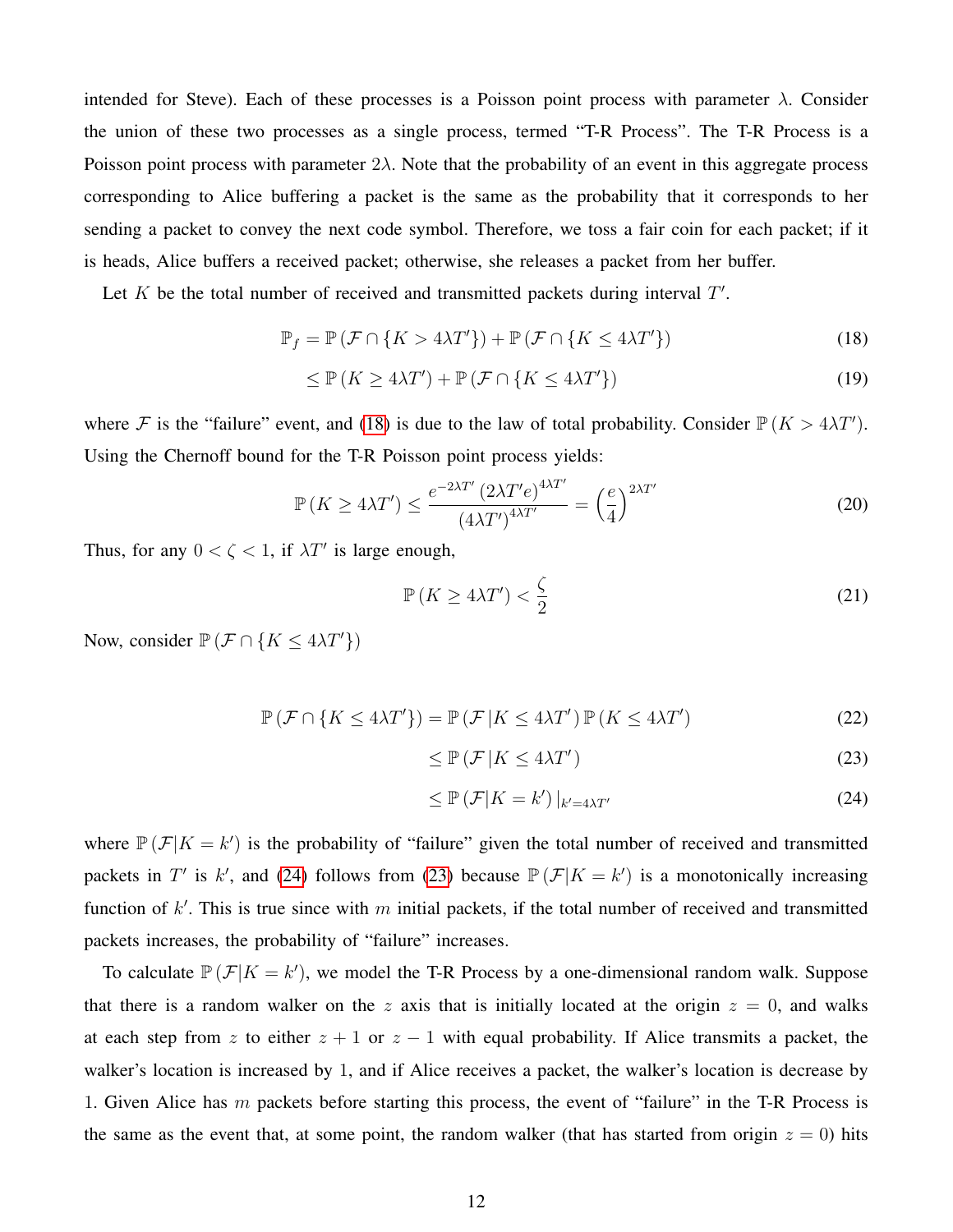state  $z = m + 1$ . Clearly, this can only happen if the walker steps from state  $z = m$  to state  $z = m + 1$ at some point. Since the number of times that Alice either receives or transmits a packets in a duration of time  $T'$  is the same as the number of steps of the walker  $K$ :

$$
\mathbb{P}\left(\mathcal{F}|K=k'\right) = 1 - \mathbb{P}_m(k')\tag{25}
$$

where  $\mathbb{P}_m(k')$  is the probability that the walker's location remains  $x \leq m$  during the first k' steps. From (Eq. (12.13) in [\[38\]](#page-15-3)):

$$
\lim_{k' \to \infty} \mathbb{P}_m \left( k' \right) = \text{erf}\left( \frac{m}{\sqrt{2k'}} \right) \tag{26}
$$

where  $erf(\cdot)$  is the error function. By [\(17\)](#page-10-2),

$$
\lim_{T \to \infty} \mathbb{P}_m(k')|_{k'=4\lambda T'} = \text{erf}\left(\frac{m}{\sqrt{8\lambda T'}}\right) = \text{erf}\left(\frac{\epsilon \sqrt{2\lambda \psi T}}{\sqrt{8\lambda (1 - \psi)T}}\right) \tag{27}
$$

<span id="page-12-2"></span><span id="page-12-1"></span><span id="page-12-0"></span>
$$
= \operatorname{erf}\left(\frac{\epsilon}{2}\sqrt{\frac{\psi}{1-\psi}}\right) \tag{28}
$$

By [\(24\)](#page-11-1), [\(25\)](#page-12-0), [\(28\)](#page-12-1)

$$
\lim_{T \to \infty} \mathbb{P} \left( \mathcal{F} \cap \{ K \le 4\lambda T' \} \right) \le \lim_{T \to \infty} \mathbb{P} \left( \mathcal{F} | K = 4\lambda T' \right) = 1 - \lim_{T \to \infty} \mathbb{P}_m \left( k' \right) \Big|_{k' = 4\lambda T'} 1 - \text{erf} \left( \frac{\epsilon}{2} \sqrt{\frac{\psi}{1 - \psi}} \right).
$$
\nTherefore, if

Therefore, if

$$
\frac{\psi}{1-\psi} = \left(\frac{2}{\epsilon}\,\mathrm{erf}^{-1}\left(1-\frac{\zeta}{2}\right)\right)^2\tag{29}
$$

where  $erf^{-1}(\cdot)$  is the inverse error function,

$$
\lim_{T \to \infty} \mathbb{P}\left(\mathcal{F} \left| \{ K \le 4\lambda T' \} \right. \right) \le \frac{\zeta}{2}.
$$
\n(30)

Therefore, by [\(21\)](#page-11-3), [\(30\)](#page-12-2) Alice can achieve  $\mathbb{P}_f < \zeta$  for any  $0 < \zeta < 1$  and thus the transmission is reliable.

(*Number of Covert Bits*) Alice's rate of packet transmission in the second phase is  $\lambda$  and the capacity of the queue for conveying information through inter-packet delays is [\[25,](#page-14-4) Theorems 4 and 6].

<span id="page-12-3"></span>
$$
C(\lambda) = \lambda \log \frac{\mu}{\lambda} \text{ nats/sec}
$$
 (31)

Since the length of the second phase is  $T' = T(1 - \psi)$ , the amount of information that Alice sends through inter-packet delays is  $C(\lambda)T(1 - \psi) = O(\lambda T)$ .

(*Size of the Codebook*) Finally, to complete the construction, we find the number M of codewords in the codebook. According to [\[25,](#page-14-4) Definition 1], the rate of the codebook is  $\frac{\log M}{T'} = \frac{\log M}{T(1-\psi)}$  $\frac{\log M}{T(1-\psi)}$ . Since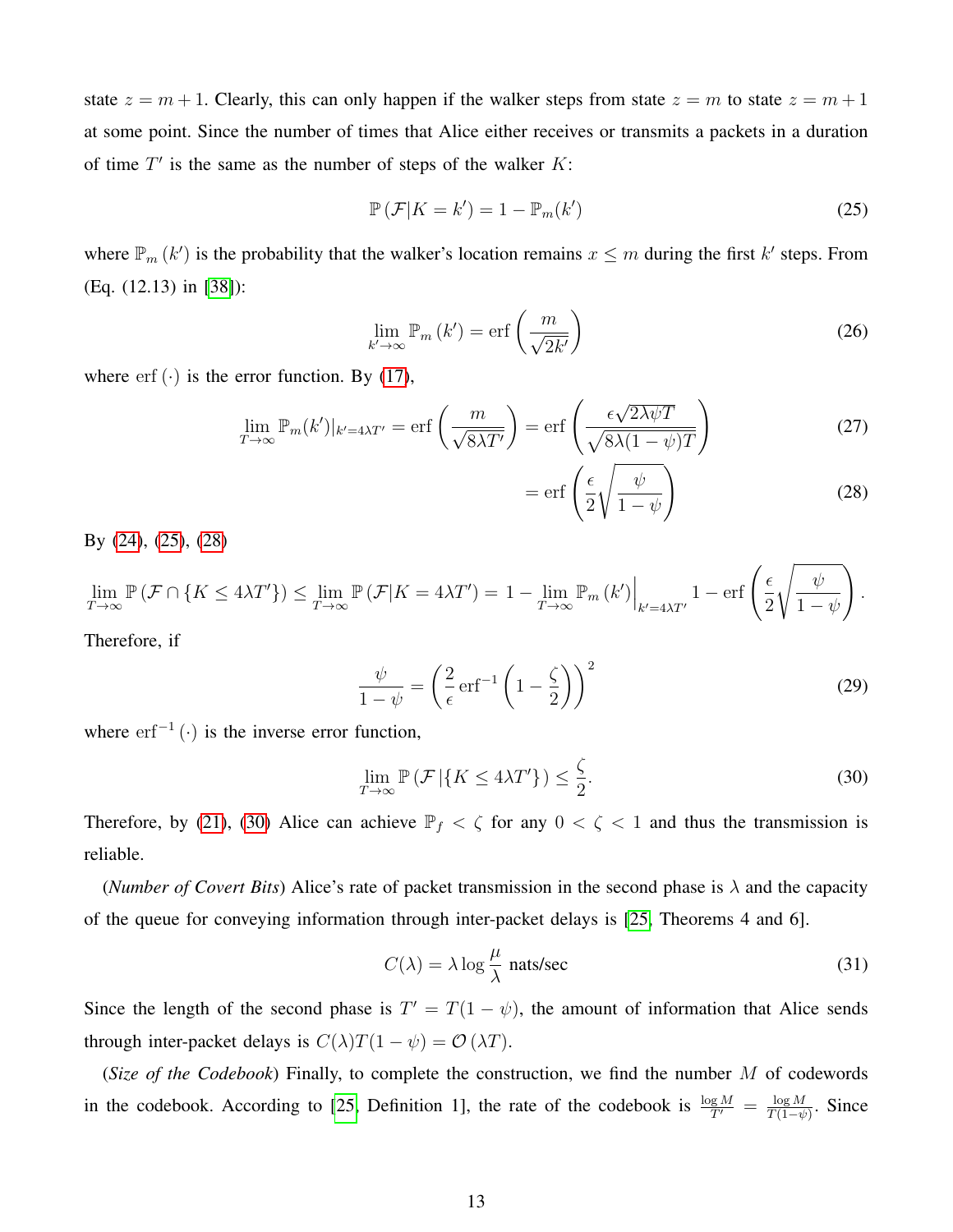the capacity of the queue at output rate  $\lambda$  is the maximum achievable rate at output rate  $\lambda$  (see [\[25,](#page-14-4) Definition 2]), by [\(31\)](#page-12-3), the size of the codebook is

$$
M = e^{(1-\psi)\lambda T \log{(\mu/\lambda)}}\tag{32}
$$

 $\blacksquare$ 

where  $1 - \psi = \left(\frac{2}{\epsilon}\right)$  $\frac{2}{\epsilon} \text{erf}^{-1} (1 - \zeta)^2 + 1 \Big)^{-1}.$ 

## V. CONCLUSION

In this paper, we have considered two scenarios of covert communication on a timing channel. In the first one, Alice is able to insert her own packets onto the channel but not modify the timing of other packets. We established that, if the packet transmission between legitimate nodes is modeled as a Poisson point process with parameter  $\lambda$ , Alice can transmit  $\mathcal{O}(\sqrt{\lambda T})$  packets to Bob in a period of duration  $T$  without being detected by warden Willie. In the converse, we showed that if Alice inserts more than  $\mathcal{O}\left(\sqrt{\lambda T}\right)$  packets, she will be detected by Willie. Next, we analyzed the scenario where Alice cannot insert packets but instead is able to buffer packets and release them onto the channel at a later time. We showed that if Alice waits  $\psi T$  before codeword transmission, where  $\psi = \Theta(1)$ , and buffers packets, she is able to transmit  $\mathcal{O}(\lambda T)$  bits to Bob reliably and covertly in time period T, given Alice and Bob share a secret of sufficient length (codebook).

#### **REFERENCES**

- <span id="page-13-0"></span>[1] R. Soltani, D. Goeckel, D. Towsley, and A. Houmansadr, "Covert communications on renewal packet channels." [https://arxiv.org/](https://arxiv.org/abs/1610.00368) [abs/1610.00368,](https://arxiv.org/abs/1610.00368) 2016.
- <span id="page-13-1"></span>[2] J. Talbot and D. Welsh, *Complexity and Cryptography: An Introduction*. Cambridge University Press, 2006.
- <span id="page-13-2"></span>[3] M. Bloch and J. Barros, *Physical-Layer Security*. Cambridge, UK: Cambridge University Press, 2011.
- <span id="page-13-3"></span>[4] A. D. Ker, "Batch steganography and pooled steganalysis," vol. 4437 of *Lecture Notes in Computer Science*, pp. 265–281, Springer Berlin Heidelberg, 2007.
- <span id="page-13-4"></span>[5] B. A. Bash, D. Goeckel, and D. Towsley, "Square root law for communication with low probability of detection on AWGN channels," in *Proc. IEEE Int. Symp. Inform. Theory (ISIT)*, (Cambridge, MA, USA), pp. 448–452, July 2012.
- <span id="page-13-5"></span>[6] B. Bash, D. Goeckel, and D. Towsley, "Limits of reliable communication with low probability of detection on AWGN channels," *Selected Areas in Communications, IEEE Journal on*, vol. 31, pp. 1921–1930, September 2013.
- <span id="page-13-6"></span>[7] B. A. Bash, D. Goeckel, D. Towsley, and S. Guha, "Hiding information in noise: Fundamental limits of covert wireless communication," *IEEE Communications Magazine: Special Issue on Wireless Physical Layer Security*, Dec. 2015. to appear.
- [8] D. Goeckel, B. Bash, S. Guha, and D. Towsley, "Covert communications when the warden does not know the background noise power," *IEEE Communication Letters*, Aug 2015. submitted.
- [9] B. A. Bash, S. Guha, D. Goeckel, and D. Towsley, "Quantum Noise Limited Communication with Low Probability of Detection," in *Proc. IEEE Int. Symp. Inform. Theory (ISIT)*, (Istanbul, Turkey), pp. 1715–1719, July 2013.
- [10] B. Bash, D. Goeckel, and D. Towsley, "LPD communication when the warden does not know when," in *Information Theory (ISIT), 2014 IEEE International Symposium on*, pp. 606–610, 2014.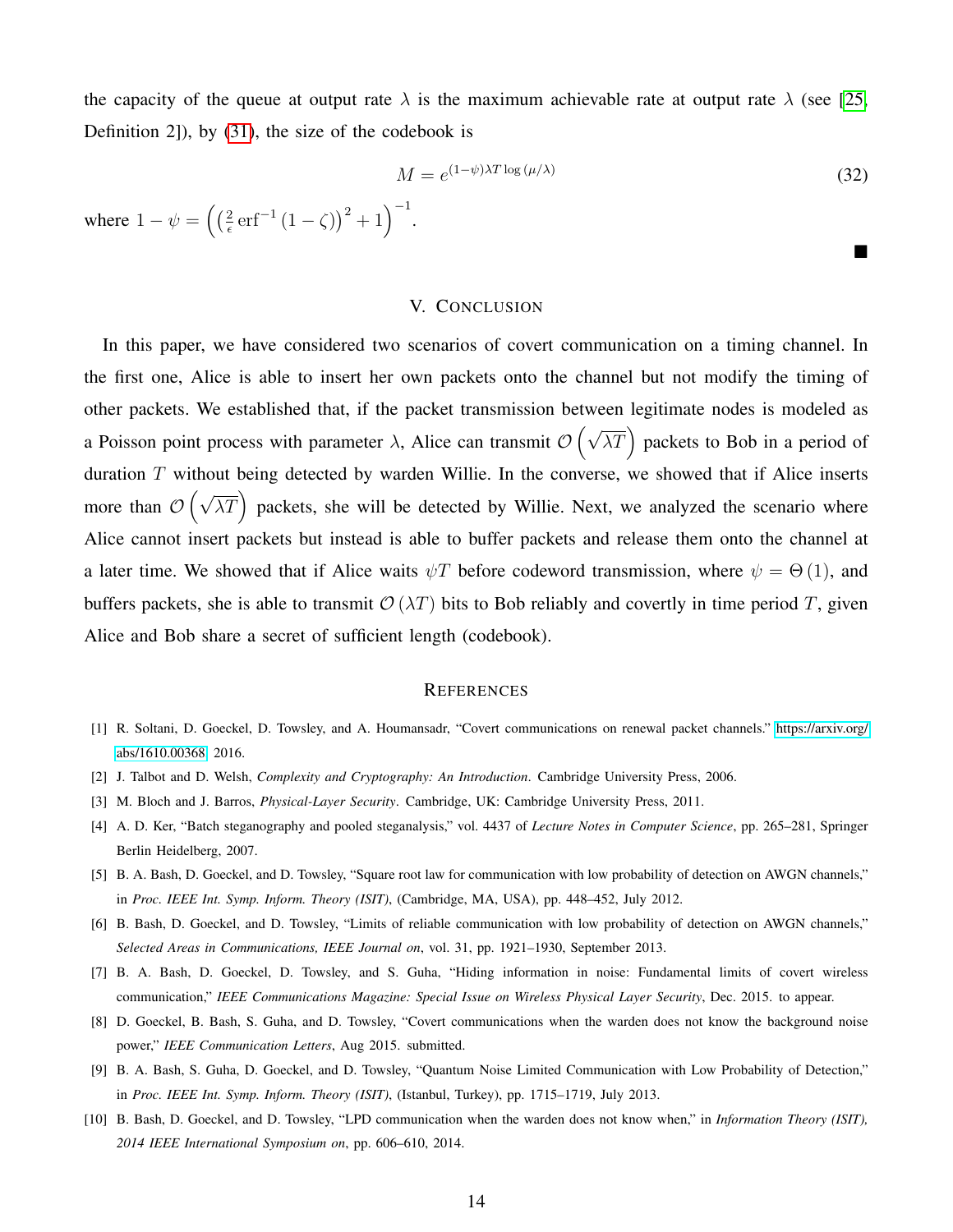- [11] R. Soltani, B. A. Bash, D. Goeckel, S. Guha, and D. Towsley, "Covert single-hop communication in a wireless network with distributed artificial noise generation," in *Proc. Conf. on Commun., Control, Comp. (Allerton)*, (Monticello, IL, USA), pp. 1078–1085, 2014.
- [12] T. Sobers, D. Goeckel, B. Bash, S. Guha, and D. Towsley, "Covert communication with the help of an uninformed jammer achieves positive rate," in *Proc. Asilomar Conf. on Signals, Systems, and Computers*, (Monterey, CA, USA), 2015.
- [13] P. H. Che, M. Bakshi, and S. Jaggi, "Reliable deniable communication: Hiding messages in noise," in *Proc. IEEE Int. Symp. Inform. Theory (ISIT)*, (Istanbul, Turkey), pp. 2945–2949, July 2013.
- [14] S. Kadhe, S. Jaggi, M. Bakshi, and A. Sprintson, "Reliable, deniable, and hidable communication over multipath networks," in *Proc. IEEE Int. Symp. Inform. Theory (ISIT)*, (Honolulu, HI, USA), pp. 611–615, July 2014.
- [15] J. Hou and G. Kramer, "Effective secrecy: Reliability, confusion and stealth," in *Proc. IEEE Int. Symp. Inform. Theory (ISIT)*, (Honolulu, HI, USA), pp. 601–605, July 2014.
- [16] M. Bloch, "Covert communication over noisy memoryless channels: A resolvability perspective," in *Proc. IEEE Int. Symp. Inform. Theory (ISIT)*, (Hong Kong, China), 2015.
- [17] L. Wang, G. W. Wornell, and L. Zhang, "Limits of low-probability-of-detection communication over a discrete memoryless channel," in *Proc. IEEE Int. Symp. Inform. Theory (ISIT)*, (Hong Kong, China), 2015.
- [18] S. Lee and R. Baxley, "Achieving positive rate with undetectable communication over AWGN and Rayleigh channels," in *Proc. IEEE Int. Conf. Commun. (ICC)*, pp. 780–785, June 2014.
- <span id="page-14-0"></span>[19] P. H. Che, M. Bakshi, C. Chan, and S. Jaggi, "Reliable deniable communication with channel uncertainty," in *Proc. Information Theory Workshop (ITW)*, 2014.
- <span id="page-14-1"></span>[20] C. Girling, "Covert channels in lan's," *Software Engineering, IEEE Transactions on*, vol. SE-13, pp. 292–296, Feb 1987.
- <span id="page-14-2"></span>[21] V. Berk, A. Giani, and G. Cybenko, "Detection of covert channel encoding in network packet delays (tech. rep. tr2005-536)," *Department of Computer Science, Dartmouth College (November 2005)*, 2005.
- [22] G. Shah, A. Molina, M. Blaze, *et al.*, "Keyboards and covert channels.," in *USENIX Security*, 2006.
- [23] Y. Liu, D. Ghosal, F. Armknecht, A.-R. Sadeghi, S. Schulz, and S. Katzenbeisser, "Hide and seek in time–robust covert timing channels," in *Computer Security–ESORICS 2009*, pp. 120–135, Springer, 2009.
- <span id="page-14-3"></span>[24] A. Houmansadr and N. Borisov, "CoCo: coding-based covert timing channels for network flows," in *Information Hiding*, pp. 314–328, Springer, 2011.
- <span id="page-14-4"></span>[25] V. Anantharam and S. Verdu, "Bits through queues," *Information Theory, IEEE Transactions on*, vol. 42, no. 1, pp. 4–18, 1996.
- <span id="page-14-5"></span>[26] B. P. Dunn, M. Bloch, and J. N. Laneman, "Secure bits through queues," in *Networking and Information Theory, 2009. ITW 2009. IEEE Information Theory Workshop on*, pp. 37–41, IEEE, 2009.
- <span id="page-14-6"></span>[27] J. K. Millen, "Finite-state noiseless covert channels," in *Computer Security Foundations Workshop II, 1989., Proceedings of the*, pp. 81–86, IEEE, 1989.
- [28] A. S. Bedekar and M. Azizoglu, "The information-theoretic capacity of discrete-time queues," *Information Theory, IEEE Transactions on*, vol. 44, no. 2, pp. 446–461, 1998.
- [29] S. H. Sellke, C.-C. Wang, N. Shroff, and S. Bagchi, "Capacity bounds on timing channels with bounded service times," in *Information Theory, 2007. ISIT 2007. IEEE International Symposium on*, pp. 981–985, IEEE, 2007.
- [30] S. Sellke, C.-C. Wang, S. Bagchi, and N. Shroff, "Tcp/ip timing channels: Theory to implementation," in *INFOCOM 2009, IEEE*, pp. 2204–2212, April 2009.
- [31] I. Moskowitz and A. Miller, "The channel capacity of a certain noisy timing channel," *Information Theory, IEEE Transactions on*, vol. 38, pp. 1339–1344, Jul 1992.
- <span id="page-14-7"></span>[32] I. Moskowitz and A. Miller, "Simple timing channels," in *Research in Security and Privacy, 1994. Proceedings., 1994 IEEE Computer Society Symposium on*, pp. 56–64, May 1994.
- <span id="page-14-8"></span>[33] N. Kiyavash, T. Coleman, and M. Rodrigues, "Novel shaping and complexity-reduction techniques for approaching capacity over queuing timing channels," in *Communications, 2009. ICC '09. IEEE International Conference on*, pp. 1–5, June 2009.